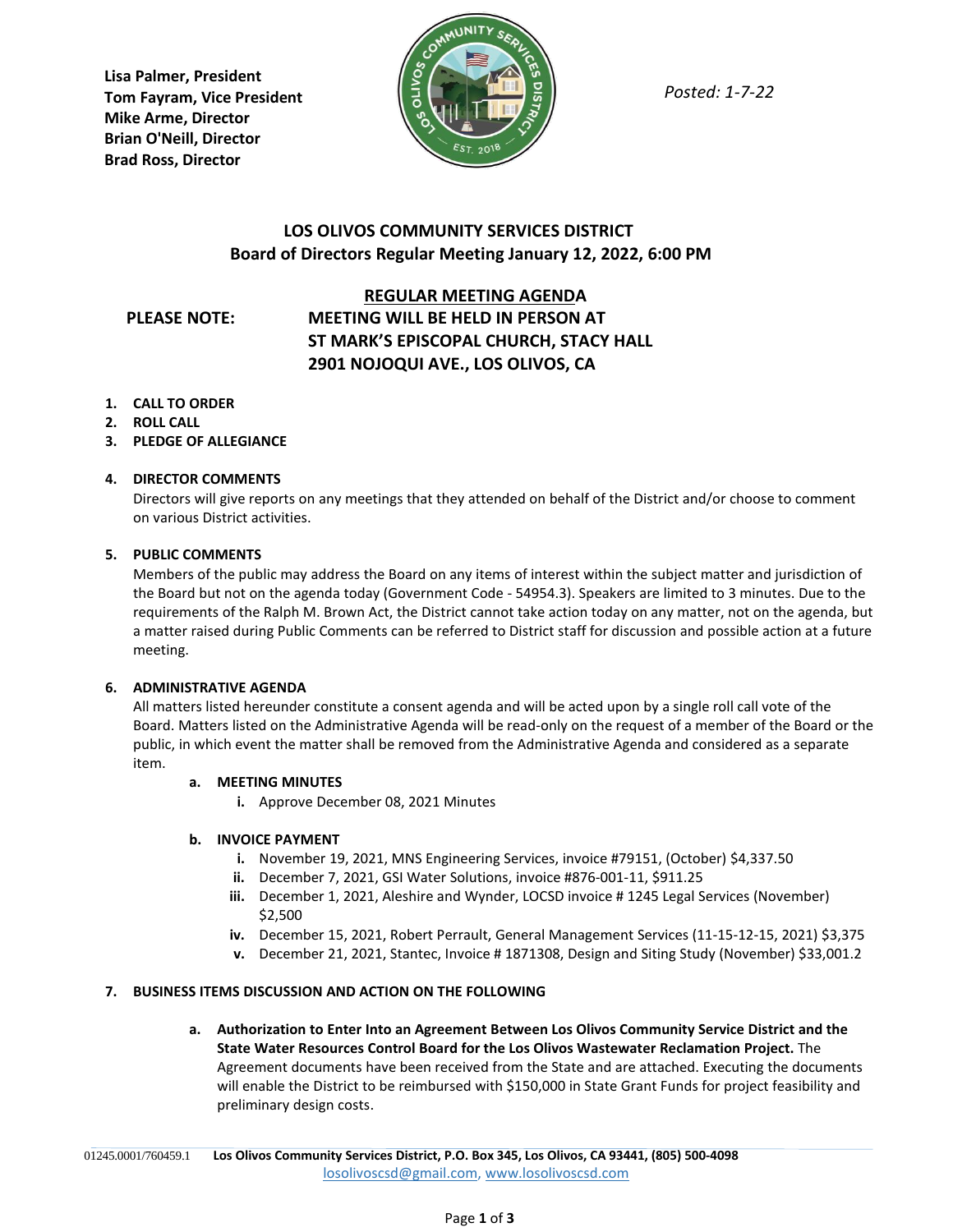**Recommendation: By motion Authorize the Agreement Documents and Direct the Board President to Execute the Documents on the District's behalf.**

**b. Update on the Review of the Draft Bases of Design Report** – The Draft Bases of Design Report has been received. Staff will update the Board on the review process and the schedule for the presentation.

**Recommendation: Receive and file the report from the General Manager.**

**c. Review of the Grand Jury Report: Cybersecurity for Special Districts and County Service Areas in Santa Barbara County** – A report has been received from the Grand Jury regarding cyber security threats for Special Districts and suggested Best Practices.

**Recommendation: By Motion Authorize the General Manager to respond to the report on the District's behalf.**

**d. Consideration of a Resolution Establishing a Regular Meeting Schedule for Calender Year 2022.**

**Recommendation: Adopt Resolution 22-1 Establishing a Meeting Schedule for the Calender Year 2022.**

**e. Adoption of Revised Los Olivos Community Services District Wastewater Reclamation Project Description** – The existing Project Description for the Wastewater Reclamation Project has been substantially revised and updated with comments from Board members and the Project Management Committee.

**Recommendation: By Motion adopt the Revised Los Olivos Community Services District Wastewater Reclamation Project Description.**

**f. Report and Recommendation Regarding Grant Extension and Use of Remaining Funds for County Environmental Health Services Funds** – Staff has filed a grant extension request on behalf of the District and Identified potential use of remaining funds.

 **Recommendation: By motion approve the use of remaining County Funds.**

**g. Consideration and Discussion of General Manager Resignation** – The Board will consider and discuss the letter of resignation tendered by the General Manager, with possible action.

**Recommendation: By Motion accept the resignation of the General Manager, effective per Board direction.**

**h. Consideration and Discussion of Appointment of Interim General Manager** – The Board will consider and discuss the appointment of MNS Engineers, Inc., Doug Pike, P.E., as Interim General Manager under the existing contract with MNS Engineers, Inc., for an initial period not to exceed ninety (90) days, with possible action.

**Recommendation: By motion appoint MNS Engineers, Inc., Doug Pike, P.E. as Interim General Manager under the existing contract with MNS Engineers, Inc. for an initial period not to exceed ninety (90) days, commencing per Board direction.**

**i. Consideration and Discussion of Recruitment for Permanent General Manager** – The Board will consider and discuss possible action on recruitment for a permanent General Manager.

**Recommendation: Direct staff to begin recruitment efforts for permanent General Manager.**

**j. Approval of Pre-qualified list of Public Works Consultants** – The County has adopted a list of prequalified consultants for public works-related projects. Vice President Fayram is suggesting the Board

**Los Olivos Community Services District, P.O. Box 345, Los Olivos, CA 93441, (805) 500-4098** [losolivoscsd@gmail.com,](mailto:losolivoscsd@gmail.com) [www.losolivoscsd.com](mailto:districtoffice@smvwcd.org) 01245.0001/760459.1